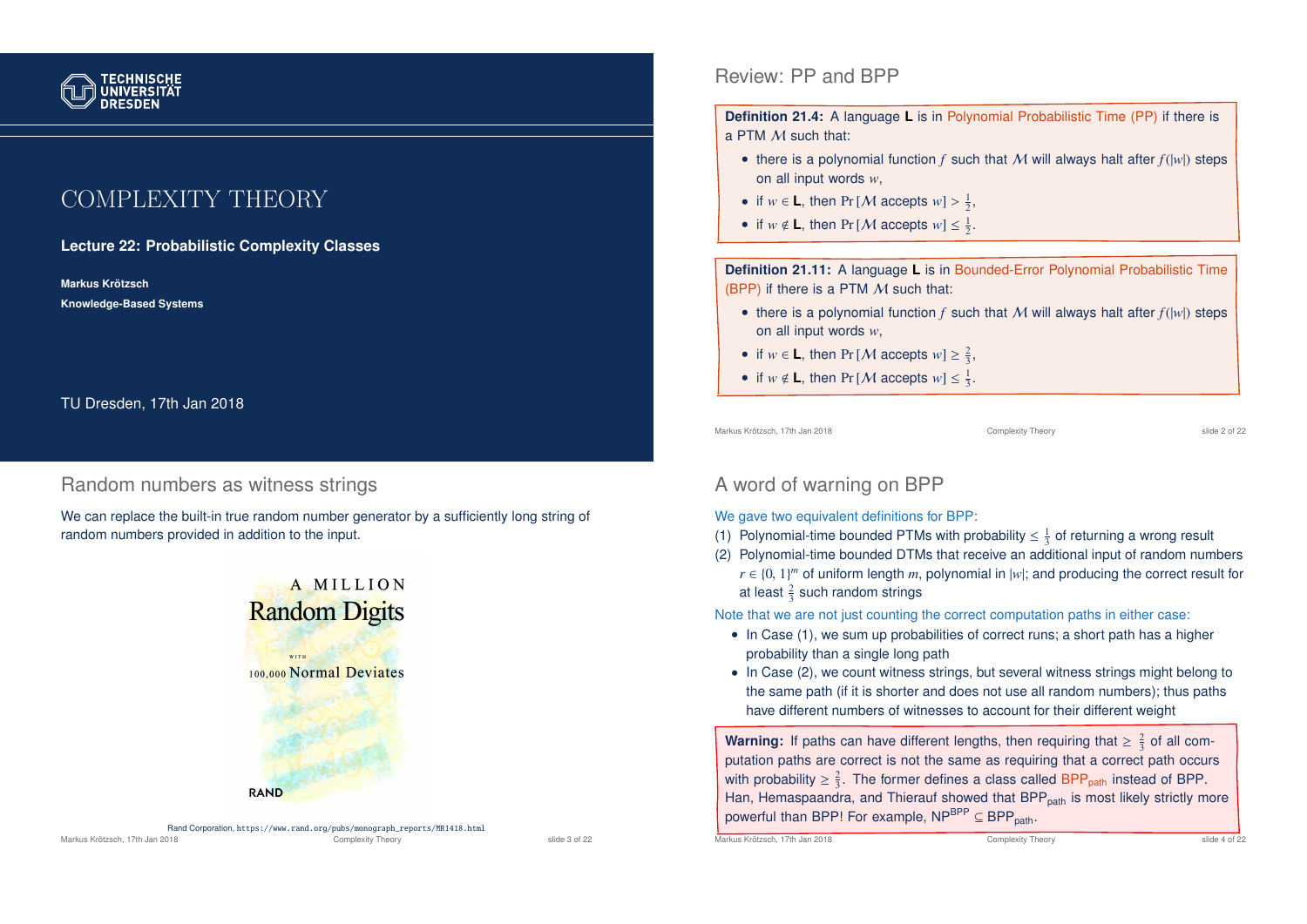## PP is hard

### **We found that:**

- NP ⊆ PP,
- coNP ⊆ PP, and
- $PH \subseteq P^{PP}$  (without proof)

As an upper bound, we got  $PP \subseteq PSpace$ .

Indeed, the word problem for PP languages seems to require exponential effort to check, since the probability of accepting words in the language may be exponentially close to the probability of accepting words that are not in the language.

 $\rightarrow$  no practical class of probabilistic algorithms

Complexity Theory **Complexity Theory** Slide 5 of 22

## BPP is practical

### We found (Theorem 21.12):

- If a polytime PTM produces the correct output with probability  $\geq \frac{1}{2} + |w|^{-c}$ ,
- then some polytime PTM produces the correct output with probability  $\geq 1 2^{|w|^d}$ .

**In words:** even a weak bound on the error is enough to obtain almost arbitrary certainty in polynomial time!

**Corollary 21.15:** Defining the class BPP with any bounded error probability  $\langle \frac{1}{2} \rangle$ instead of  $\frac{1}{3}$  leads to the same class of languages.

**Corollary 21.16:** For any language in BPP, there is a polynomial time algorithm with exponentially low probability of error.

## BPP might be better than P for describing what is "tractable in practice"!

# Understanding BPP

Complexity Theory **Complexity Theory** Slide 6 of 22

## Summary and open questions

We have already seen that BPP is robust against the actual error bound

Moreover, it is not hard to show the following:

- BPP is closed under complement (exercise)
- $BPP^{BPP} = BPP$  (exercise)

We have not discussed several important questions:

- What happens if we assume unfair coins? (Pr [heads]  $\neq \frac{1}{2}$ )
- How does BPP relate to other complexity classes?
- Which problems are in BPP and which are BPP-complete?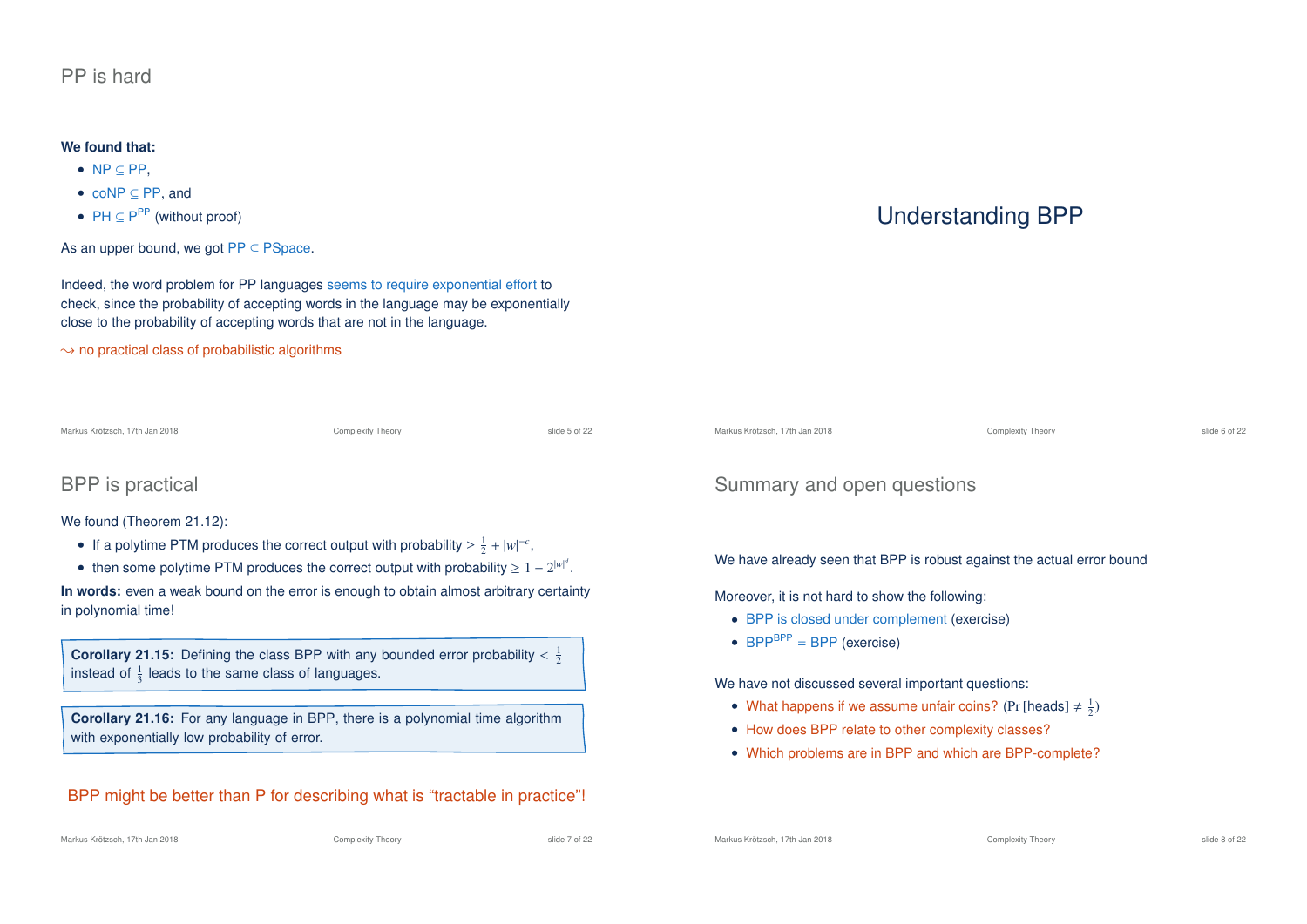## Robustness using unfair coins (1)

Would a PTM have greater power if its random number generator would output 1 with probability  $\rho \neq \frac{1}{2}$ ?

**Proposition 22.1:** A coin with Pr [heads] =  $\rho$  can be simulated by a PTM in expected time  $O(1)$  provided that the *i*th bit of  $\rho$  is computable in polynomial time w.r.t. *i*.

**Proof:** Let  $0. \rho_1 \rho_2 \rho_3 \cdots$  be the binary expansion of  $\rho$ . Starting with  $i = 1$ , do:

- Compute a random bit  $b_i \in \{0, 1\}$
- If  $\rho_i > b_i$ , return "heads"
- If  $\rho_i < b_i$ , return "tails"
- If  $\rho_i = b_i$ , increment *i* and repeat procedure.

#### Analysis:

- The simulation reaches step  $i + 1$  with probability  $(\frac{1}{2})^i$
- Combined probability of "heads":  $\sum_i \rho_i \frac{1}{2^i} = \rho$
- The expected runtime is  $O(\sum_i i^c \frac{1}{2^i})$ , where *c* is a constant degree capturing the polynomial effort of computing  $\rho_i$  – this can be shown to be in  $O(1)$ .

| Markus Krötzsch. 17th Jan 2018 | Complexity Theory | slide 9 of 22 |
|--------------------------------|-------------------|---------------|

# Polynomial Identity Testing

## Robustness using unfair coins (2)

**Note:** Proposition 22.1 requires *ρ* to be efficiently computable. Unfair coins with hard to compute probabilities would indeed increase the computational power.

Conversely, we may ask if a PTM with unfair coin could simulate a fair coin:

**Proposition 22.2:** A coin with Pr [heads]  $=$   $\frac{1}{2}$  can be simulated by a TM that may use a coin with heads-probability  $\rho$  in time  $O(\frac{1}{\rho(1-\rho)}).$ 

**Proof:** See exercise (for the basic technique of simulating fair coins with arbitrary ones)

Note that the previous result does not require  $\rho$  to be computable.

**Conclusion:** BPP is rather robust against the use of different coins.

Markus Krötzsch, 17th Jan 2018 Complexity Theory slide 10 of 22

## A problem in BPP

We given an example of a problem in BPP that is not known to be in P.

### **Polynomial Identity Testing (PIT):**

- Task: Determine if two polynomial functions are equal, i.e., have the same results on all inputs
- The polynomials can be multivariate (i.e., contain more than two variables)
- Challenge: The polynomials are not given in their normal form (as a sum of monomials)

**Approach:** Reduce the question " $f = g$ ?" to the question " $f - g = 0$ ?" i.e., to the question if a given polynomial is equal to zero.

**Example 22.3:** We may ask if  $(x + y)(x - y)$  equals  $x^2 - y^2$ . To answer this, we can test if the polynomial function  $(x + y)(x - y) - (x^2 - y^2)$  equals zero.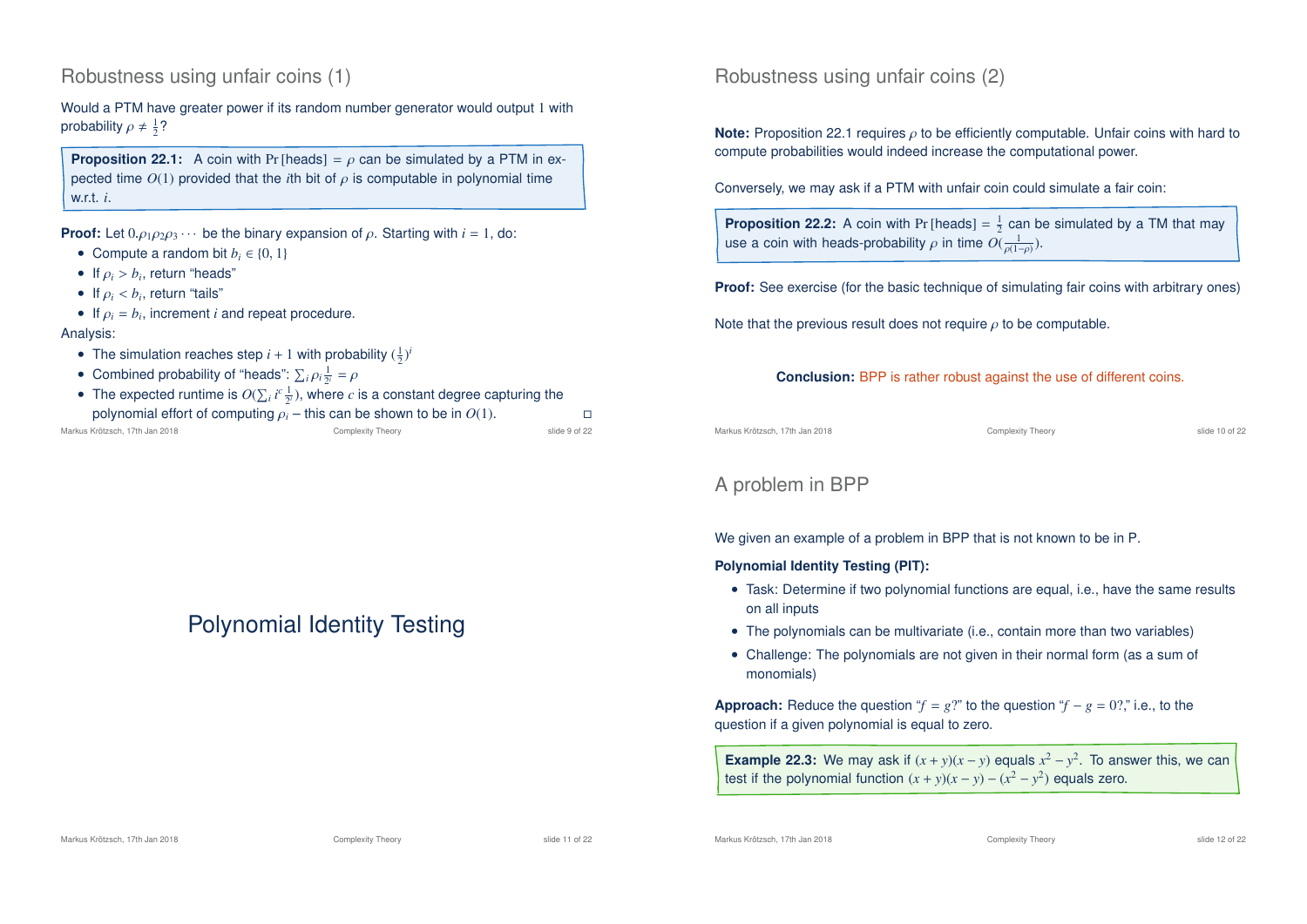## Algebraic circuits and **Z**ero**P**

The representation we assume for polynomials in PIT are algebraic circuits:

- Algebraic circuits are like Boolean circuits but operate on integer numbers
- Gates perform arithmetic operations +, −, and ×, or have constant output 1
- There is one output

**Note:** it is easy to express the difference of the functions encoded in two algebraic circuits

# **Z**ero**P** Input: Algebraic circuit *C* Problem: Does *C* return 0 on all inputs?

Markus Krötzsch, 17th Jan 2018 Complexity Theory slide 13 of 22

How frequently do non-zero polynomials compute zero?

The total degree of a (multivariate) monomial is the sum of the degrees of all of its variables, and the total degree of a polynomial is the maximal degree of its monomials.

The following property is the key to showing **Z**ero**P** ∈ BPP:

**Lemma 22.5 (Schwartz-Zippel Lemma):** Consider a non-zero multivariate polynomial  $p(x_1, \ldots, x_m)$  of total degree  $\leq d$ , and a finite set *S* of integers. If  $a_1, \ldots, a_m$ are chosen randomly (with replacement) from *S*, then

$$
\Pr\left[p(a_1,\ldots,a_m)=0\right]\leq \frac{d}{|S|}
$$

### **Proof:** See Exercise.

How difficult is **Z**ero**P**?

### **Observation:**

• Algebraic circuits can encode polynomials very efficiently: a small circuit can express a polynomial that is large when written in the usual form

**Example 22.4:** It is easy to find a circuit of size 2*k* for  $\prod_{i=1}^{k} (x_i + y_i)$  (assuming binary fan-in for multiplication gates), but writing this function as a sum of monomials requires  $2^k$  monomials of the form  $z_1 \cdot z_2 \cdots z_k$  where  $z_i \in \{x_i, y_i\}$ .

• Nevertheless, the output of a circuit is easy to compute

**Surprisingly (?):** There is an efficient probabilistic algorithm for **Z**ero**P**

Markus Krötzsch, 17th Jan 2018 Complexity Theory slide 14 of 22

# A probabilistic algorithm for **Z**ero**P** (1)

By Schwartz-Zippel, we just need to randomly sample numbers from a large enough set *S* to find a non-zero value with high probability, namely  $1 - \frac{d}{|\mathcal{S}|}$ .

What is the degree *d* of a polynomial encoded in an algebraic circuit? A circuit of size *n* can compute degrees of at most 2 *n* .

 $\rightarrow$  for a set *S* of size 3 · 2<sup>n</sup>, we expect a non-zero value with probability  $\geq 1 - \frac{2^n}{3 \cdot 2^n} = \frac{2}{3}$ 

**Algorithm:** For a polynomial  $p(x_1, \ldots, x_m)$ 

- Randomly select  $a_1, \ldots, a_n \in \{1, \ldots, 3 \cdot 2^n\}$  (a total of  $O(n \cdot m)$  random bits)
- Evaluate the circuit to compute  $p(a_1, \ldots, a_m)$
- Accept if  $p(a_1, \ldots, a_m) = 0$  and reject otherwise.

**Analysis:** If  $p \in \textsf{ZeroP}$ , the algorithm will always accept. Otherwise, if  $p \notin \textsf{ZeroP}$ , it will reject with probability  $\geq \frac{2}{3}$ .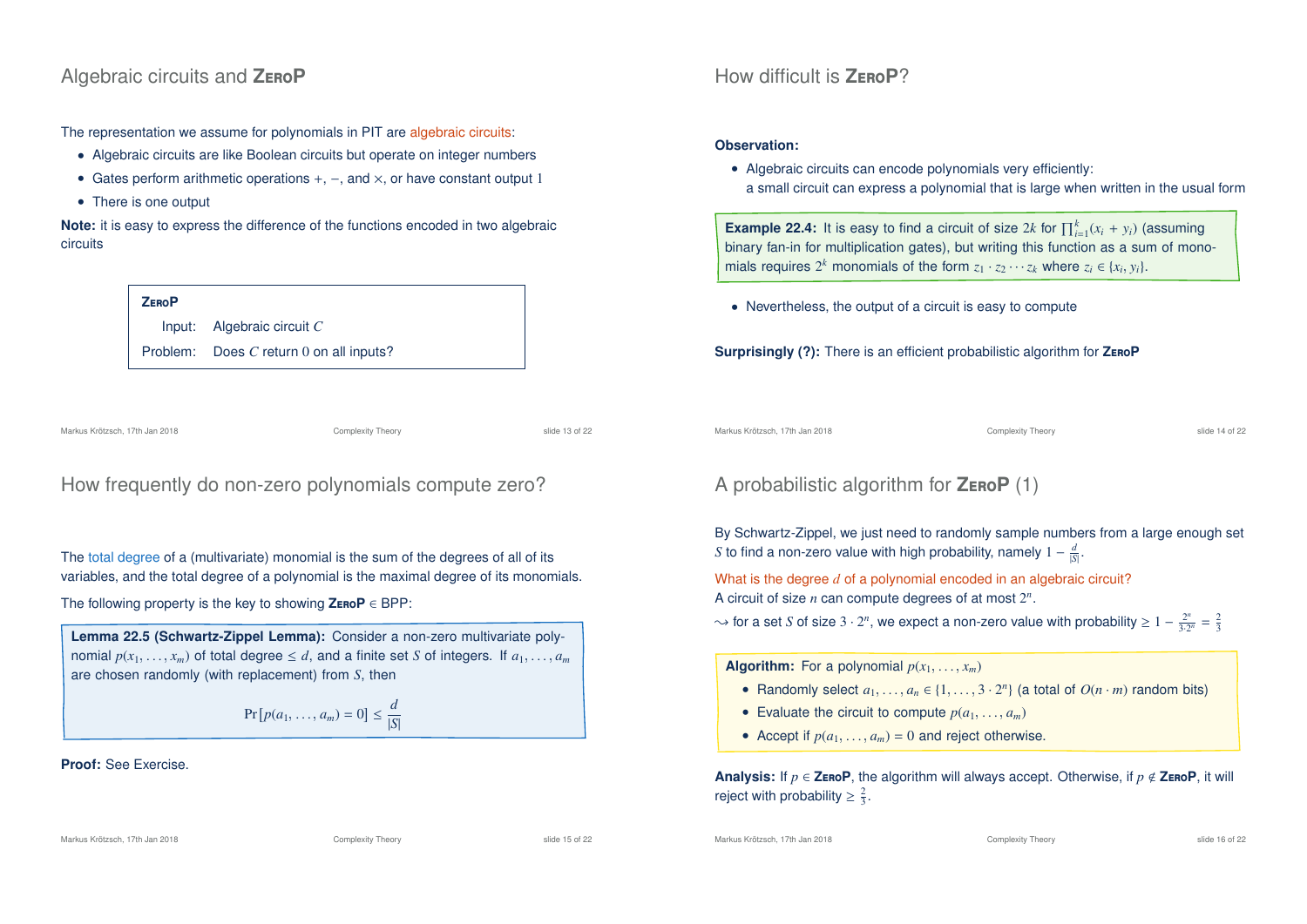# A probabilistic algorithm for **Z**ero**P** (2)

### Did we show **Z**ero**P** ∈ BPP?

There is a problem with our algorithm:

- We can sample the numbers  $a_i$  in polynomial time (polynomial number of bits)
- $\bullet$  But if the degree of the polynomial is as high as  $2^n$ , then the output can be as high as  $(3 \cdot 2^n)^{2^n}$ , requiring  $O(2^n)$  bits to store!

One can solve this problem as follows:

### **Algorithm:** For a polynomial  $p(x_1, \ldots, x_m)$

- Randomly select a number  $k \in \{1, \ldots, 2^{2n}\}\$
- Randomly select  $a_1, \ldots, a_n \in \{1, \ldots, 3 \cdot 2^n\}$  (a total of  $O(n \cdot m)$  random bits)
- Evaluate the circuit modulo *k* to compute  $p(a_1, \ldots, a_m) \mod k$
- Repeat this experiment for 4*n* times and accept if and only if the outcome is 0 in all cases

```
Markus Krötzsch, 17th Jan 2018 Complexity Theory slide 17 of 22
```
# Further problems in BPP

### **Other algorithms in BPP include:**

- Testing for perfect matching in a bipartite graph
	- Can be reduced to checking if a variable matrix has non-zero determinant
	- Similar to **Z**ero**P**, one can use the Schwartz-Zippel here
- Primality testing (**P**rimes)
	- A classical probabilistic algorithm discovered in the 1970s
	- In 2002, Agrawal, Kayal, and Saxena found a deterministic polynomial algorithm
- "Monte-Carlo algorithms"
	- These are a general class of algorithms with "probably correct" output
	- BPP contains polynomial-time Monte-Carlo algorithms

# **Z**ero**P** ∈ BPP

**Algorithm (with fingerprinting):** For a polynomial  $p(x_1, \ldots, x_m)$ 

- Randomly select a number  $k \in \{1, \ldots, 2^{2n}\}\$
- Randomly select  $a_1, \ldots, a_n \in \{1, \ldots, 3 \cdot 2^n\}$  (a total of  $O(n \cdot m)$  random bits)
- Evaluate the circuit modulo *k* to compute  $p(a_1, \ldots, a_m) \mod k$
- Repeat this experiment for 4*n* times and accept if and only if the outcome is 0 in all cases

**Analysis:** (additional details in Arora & Barak, Section 7.2.3)

- If  $p(a_1, \ldots, a_m) = 0$  then  $p(a_1, \ldots, a_m) = 0 \mod k$ , so the algorithm surely accepts
- If  $p(a_1, \ldots, a_m) \neq 0$  then  $p(a_1, \ldots, a_m) \neq 0 \mod k$  if *k* does not divide  $p(a_1, \ldots, a_m)$
- Claim: the probability of *k* dividing  $p(a_1, \ldots, a_m)$  is  $\leq \frac{1}{4n}$ . Proof sketch:
	- We can restrict to cases where *k* (by random chance) is prime: for large *n*, there are at least  $\frac{2^{2n}}{2n}$  prime numbers  $\leq 2^{2n}$  (Prime Number Theorem)
	- A number has only logarithmically many prime factors  $(O(n \cdot 2^n))$  in our case)
	- $−$  One can estimate that *k* with probability  $\geq \frac{1}{4n}$  is a prime number that is not among the prime factors of  $p(a_1, \ldots, a_m)$ <br>
	Complexity Theory<br>
	Complexity Theory<br>
	Slide 18 of 22

Markus Krötzsch, 17th Jan 2018 Complexity Theory slide 18 of 22

# BPP-complete problems

We can define hardness for BPP with respect to polynomial many-one reductions.

However, surprisingly, no problem is known to be BPP-complete.

Why can't we simply use the word problem for BPP Turing machines?

- Accept tuples of the form  $\langle M, w, p \rangle$ , where
- M is a PTM, *w* a word, and *p* a polynomial time bound,
- if the probability that M accepts in  $p(|w|)$  steps is  $\geq \frac{2}{3}$

### Because we do not know if this problem is in BPP!

- It is unclear if an algorithm exists that rejects words not in this language with probability  $\geq \frac{2}{3}$
- In particular,  $M$  might not satisfy the BPP-conditions for accepting any language the input is not really a BPP word problem in this case!